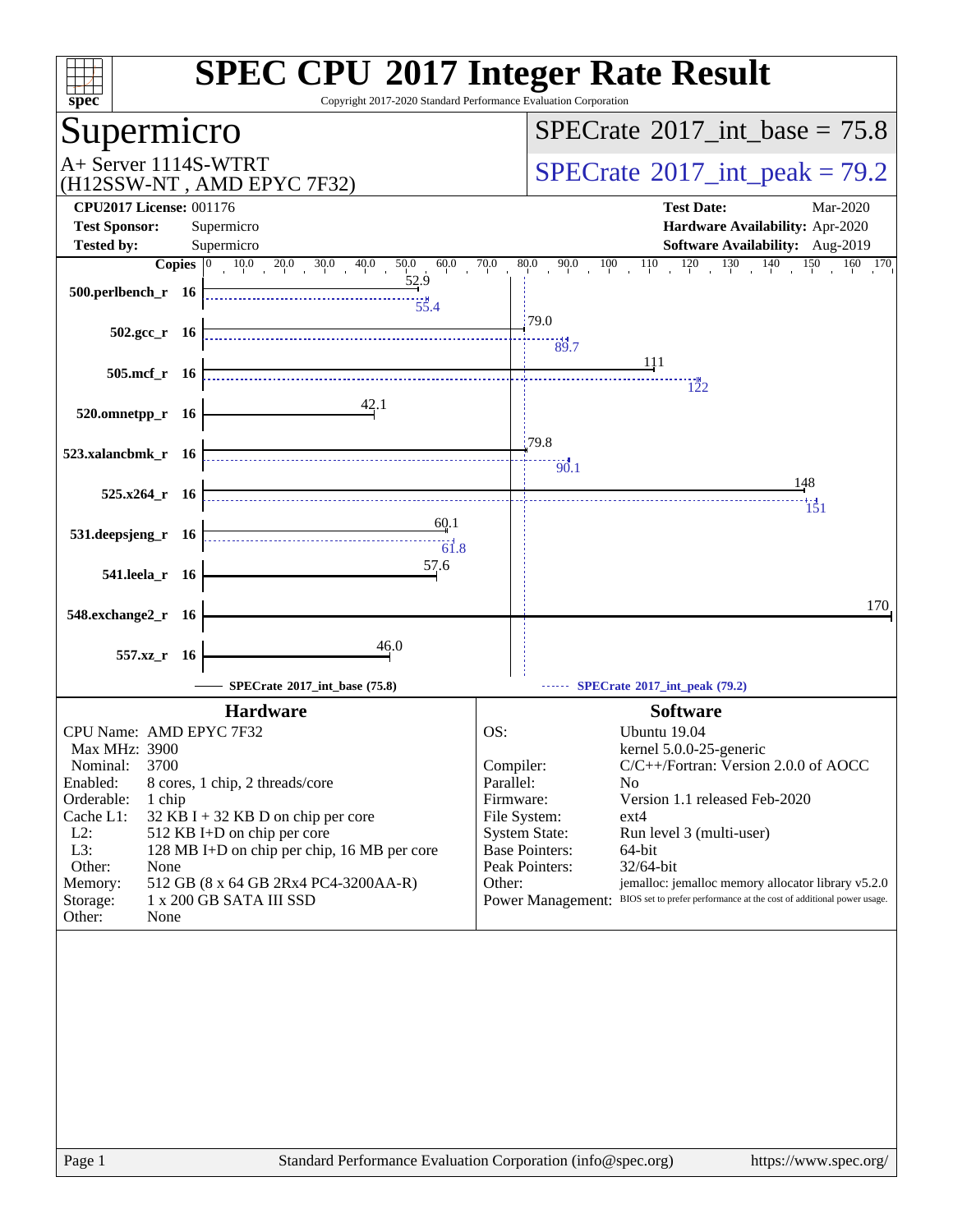

Copyright 2017-2020 Standard Performance Evaluation Corporation

### Supermicro

(H12SSW-NT , AMD EPYC 7F32)

### [SPECrate](http://www.spec.org/auto/cpu2017/Docs/result-fields.html#SPECrate2017intbase)®2017 int\_base =  $75.8$

# A+ Server 1114S-WTRT  $SPECrate^{\circ}2017$  $SPECrate^{\circ}2017$  int peak = 79.2

**[CPU2017 License:](http://www.spec.org/auto/cpu2017/Docs/result-fields.html#CPU2017License)** 001176 **[Test Date:](http://www.spec.org/auto/cpu2017/Docs/result-fields.html#TestDate)** Mar-2020 **[Test Sponsor:](http://www.spec.org/auto/cpu2017/Docs/result-fields.html#TestSponsor)** Supermicro **[Hardware Availability:](http://www.spec.org/auto/cpu2017/Docs/result-fields.html#HardwareAvailability)** Apr-2020 **[Tested by:](http://www.spec.org/auto/cpu2017/Docs/result-fields.html#Testedby)** Supermicro **[Software Availability:](http://www.spec.org/auto/cpu2017/Docs/result-fields.html#SoftwareAvailability)** Aug-2019

#### **[Results Table](http://www.spec.org/auto/cpu2017/Docs/result-fields.html#ResultsTable)**

|                                           | <b>Base</b>   |                |       |                |              |                | <b>Peak</b> |               |                |              |                |              |                |              |
|-------------------------------------------|---------------|----------------|-------|----------------|--------------|----------------|-------------|---------------|----------------|--------------|----------------|--------------|----------------|--------------|
| <b>Benchmark</b>                          | <b>Copies</b> | <b>Seconds</b> | Ratio | <b>Seconds</b> | <b>Ratio</b> | <b>Seconds</b> | Ratio       | <b>Copies</b> | <b>Seconds</b> | <b>Ratio</b> | <b>Seconds</b> | <b>Ratio</b> | <b>Seconds</b> | <b>Ratio</b> |
| 500.perlbench r                           | 16            | 480            | 53.0  | 481            | 52.9         | 482            | 52.9        | 16            | 464            | 54.9         | 460            | 55.4         | 460            | 55.4         |
| $502.\text{gcc}$ <sub>r</sub>             | 16            | 287            | 79.0  | 286            | 79.2         | 287            | 78.9        | 16            | 253            | 89.7         | 256            | 88.5         | 252            | 89.8         |
| $505$ .mcf r                              | 16            | 233            | 111   | 233            | 111          | 233            | <u> 111</u> | 16            | 212            | 122          | 211            | 123          | 212            | 122          |
| 520.omnetpp_r                             | 16            | 497            | 42.2  | 498            | 42.1         | 499            | 42.1        | 16            | 497            | 42.2         | 498            | 42.1         | 499            | 42.1         |
| 523.xalancbmk r                           | 16            | 213            | 79.4  | 212            | 79.8         | 212            | 79.8        | 16            | <b>188</b>     | 90.1         | 187            | 90.2         | 188            | 90.0         |
| 525.x264 r                                | 16            | 189            | 148   | 189            | 148          | 189            | 148         | 16            | 188            | 149          | 185            | 151          | 185            | 151          |
| 531.deepsjeng_r                           | 16            | 305            | 60.1  | 305            | 60.1         | 307            | 59.8        | 16            | 297            | 61.8         | 297            | 61.7         | 296            | 61.8         |
| 541.leela r                               | 16            | 460            | 57.5  | 460            | 57.6         | 460            | 57.6        | 16            | 460            | 57.5         | 460            | 57.6         | 460            | 57.6         |
| 548.exchange2 r                           | 16            | 247            | 170   | 247            | 170          | 247            | 170         | 16            | 247            | <b>170</b>   | 247            | 170          | 247            | 170          |
| 557.xz r                                  | 16            | 376            | 46.0  | 376            | 46.0         | 375            | 46.1        | 16            | 376            | 46.0         | 376            | 46.0         | 375            | 46.1         |
| $SPECrate^{\circ}2017$ int base =<br>75.8 |               |                |       |                |              |                |             |               |                |              |                |              |                |              |

**[SPECrate](http://www.spec.org/auto/cpu2017/Docs/result-fields.html#SPECrate2017intpeak)[2017\\_int\\_peak =](http://www.spec.org/auto/cpu2017/Docs/result-fields.html#SPECrate2017intpeak) 79.2**

Results appear in the [order in which they were run.](http://www.spec.org/auto/cpu2017/Docs/result-fields.html#RunOrder) Bold underlined text [indicates a median measurement.](http://www.spec.org/auto/cpu2017/Docs/result-fields.html#Median)

#### **[Compiler Notes](http://www.spec.org/auto/cpu2017/Docs/result-fields.html#CompilerNotes)**

The AMD64 AOCC Compiler Suite is available at <http://developer.amd.com/amd-aocc/>

#### **[Submit Notes](http://www.spec.org/auto/cpu2017/Docs/result-fields.html#SubmitNotes)**

The config file option 'submit' was used. 'numactl' was used to bind copies to the cores. See the configuration file for details.

#### **[Operating System Notes](http://www.spec.org/auto/cpu2017/Docs/result-fields.html#OperatingSystemNotes)**

'ulimit -s unlimited' was used to set environment stack size 'ulimit -l 2097152' was used to set environment locked pages in memory limit

runcpu command invoked through numactl i.e.: numactl --interleave=all runcpu <etc>

Set dirty\_ratio=8 to limit dirty cache to 8% of memory Set swappiness=1 to swap only if necessary Set zone\_reclaim\_mode=1 to free local node memory and avoid remote memory sync then drop\_caches=3 to reset caches before invoking runcpu

dirty\_ratio, swappiness, zone\_reclaim\_mode and drop\_caches were all set using privileged echo (e.g. echo 1 > /proc/sys/vm/swappiness).

Transparent huge pages set to 'always' for this run (OS default)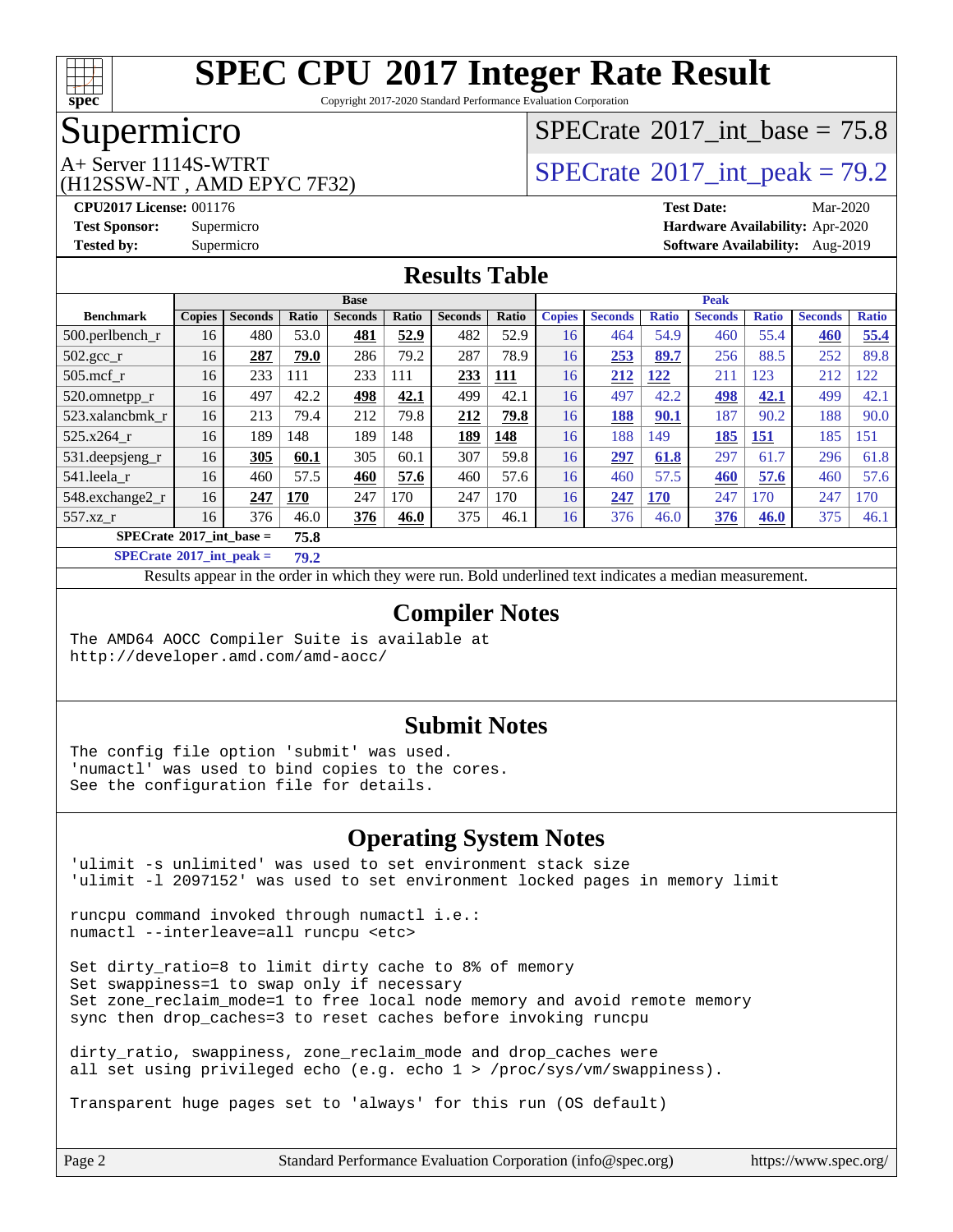

Copyright 2017-2020 Standard Performance Evaluation Corporation

### Supermicro

[SPECrate](http://www.spec.org/auto/cpu2017/Docs/result-fields.html#SPECrate2017intbase)®2017 int\_base =  $75.8$ 

(H12SSW-NT , AMD EPYC 7F32)

A+ Server 1114S-WTRT  $SPECTate$ <sup>®</sup>2017 int peak = 79.2

**[CPU2017 License:](http://www.spec.org/auto/cpu2017/Docs/result-fields.html#CPU2017License)** 001176 **[Test Date:](http://www.spec.org/auto/cpu2017/Docs/result-fields.html#TestDate)** Mar-2020 **[Test Sponsor:](http://www.spec.org/auto/cpu2017/Docs/result-fields.html#TestSponsor)** Supermicro **[Hardware Availability:](http://www.spec.org/auto/cpu2017/Docs/result-fields.html#HardwareAvailability)** Apr-2020 **[Tested by:](http://www.spec.org/auto/cpu2017/Docs/result-fields.html#Testedby)** Supermicro **[Software Availability:](http://www.spec.org/auto/cpu2017/Docs/result-fields.html#SoftwareAvailability)** Aug-2019

### **[Environment Variables Notes](http://www.spec.org/auto/cpu2017/Docs/result-fields.html#EnvironmentVariablesNotes)**

Environment variables set by runcpu before the start of the run: LD\_LIBRARY\_PATH = "/home/cpu2017/amd\_rate\_aocc200\_rome\_C\_lib/64;/home/cpu2017/amd\_rate\_aoc c200\_rome\_C\_lib/32:" MALLOC\_CONF = "retain:true"

#### **[General Notes](http://www.spec.org/auto/cpu2017/Docs/result-fields.html#GeneralNotes)**

Binaries were compiled on a system with 2x AMD EPYC 7601 CPU + 512GB Memory using Fedora 26

NA: The test sponsor attests, as of date of publication, that CVE-2017-5754 (Meltdown) is mitigated in the system as tested and documented. Yes: The test sponsor attests, as of date of publication, that CVE-2017-5753 (Spectre variant 1) is mitigated in the system as tested and documented. Yes: The test sponsor attests, as of date of publication, that CVE-2017-5715 (Spectre variant 2) is mitigated in the system as tested and documented.

jemalloc: configured and built with GCC v9.1.0 in Ubuntu 19.04 with -O3 -znver2 -flto jemalloc 5.2.0 is available here: <https://github.com/jemalloc/jemalloc/releases/download/5.2.0/jemalloc-5.2.0.tar.bz2>

#### **[Platform Notes](http://www.spec.org/auto/cpu2017/Docs/result-fields.html#PlatformNotes)**

BIOS Settings: Determinism Control = Manual Determinism Slider = Power cTDP Control = Manual cTDP = 200 Package Power Limit Control = Manual Package Power Limit = 200 APBDIS = 1 NUMA Nodes Per Socket = NPS4 Sysinfo program /home/cpu2017/bin/sysinfo Rev: r6365 of 2019-08-21 295195f888a3d7edb1e6e46a485a0011 running on h12ssw-01 Thu Mar 19 08:45:39 2020 SUT (System Under Test) info as seen by some common utilities. For more information on this section, see <https://www.spec.org/cpu2017/Docs/config.html#sysinfo> From /proc/cpuinfo model name : AMD EPYC 7F32 8-Core Processor 1 "physical id"s (chips)

**(Continued on next page)**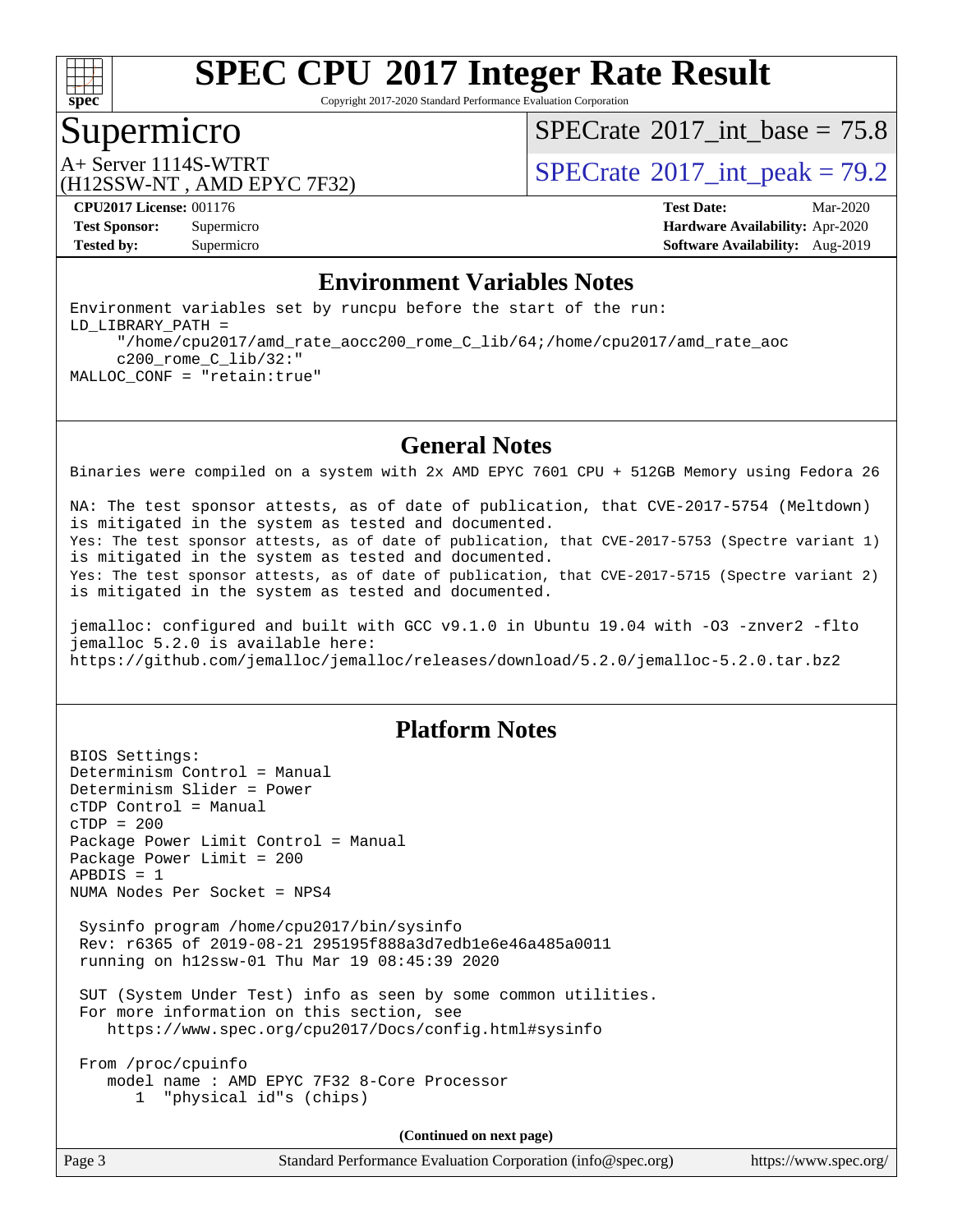

Copyright 2017-2020 Standard Performance Evaluation Corporation

### Supermicro

[SPECrate](http://www.spec.org/auto/cpu2017/Docs/result-fields.html#SPECrate2017intbase)®2017 int\_base =  $75.8$ 

(H12SSW-NT , AMD EPYC 7F32)

A+ Server 1114S-WTRT  $SPECTB222$   $SPECTB222$   $SPECTB222$  int peak = 79.2

**[Tested by:](http://www.spec.org/auto/cpu2017/Docs/result-fields.html#Testedby)** Supermicro **Supermicro [Software Availability:](http://www.spec.org/auto/cpu2017/Docs/result-fields.html#SoftwareAvailability)** Aug-2019

**[CPU2017 License:](http://www.spec.org/auto/cpu2017/Docs/result-fields.html#CPU2017License)** 001176 **[Test Date:](http://www.spec.org/auto/cpu2017/Docs/result-fields.html#TestDate)** Mar-2020 **[Test Sponsor:](http://www.spec.org/auto/cpu2017/Docs/result-fields.html#TestSponsor)** Supermicro **[Hardware Availability:](http://www.spec.org/auto/cpu2017/Docs/result-fields.html#HardwareAvailability)** Apr-2020

#### **[Platform Notes \(Continued\)](http://www.spec.org/auto/cpu2017/Docs/result-fields.html#PlatformNotes)**

Page 4 Standard Performance Evaluation Corporation [\(info@spec.org\)](mailto:info@spec.org) <https://www.spec.org/> 16 "processors" cores, siblings (Caution: counting these is hw and system dependent. The following excerpts from /proc/cpuinfo might not be reliable. Use with caution.) cpu cores : 8 siblings : 16 physical 0: cores 0 4 8 12 16 20 24 28 From lscpu: Architecture: x86\_64 CPU op-mode(s): 32-bit, 64-bit Byte Order: Little Endian Address sizes: 43 bits physical, 48 bits virtual  $CPU(s):$  16 On-line CPU(s) list: 0-15 Thread(s) per core: 2 Core(s) per socket: 8 Socket(s): 1 NUMA node(s): 4 Vendor ID: AuthenticAMD CPU family: 23 Model: 49 Model name: AMD EPYC 7F32 8-Core Processor Stepping: 0 CPU MHz: 3615.085 CPU max MHz: 3700.0000 CPU min MHz: 2500.0000 BogoMIPS: 7400.43 Virtualization: AMD-V L1d cache: 32K L1i cache: 32K L2 cache: 512K L3 cache: 16384K NUMA node0 CPU(s): 0,1,8,9 NUMA node1 CPU(s): 2,3,10,11 NUMA node2 CPU(s): 4,5,12,13 NUMA node3 CPU(s): 6,7,14,15 Flags: fpu vme de pse tsc msr pae mce cx8 apic sep mtrr pge mca cmov pat pse36 clflush mmx fxsr sse sse2 ht syscall nx mmxext fxsr\_opt pdpe1gb rdtscp lm constant\_tsc rep\_good nopl xtopology nonstop\_tsc cpuid extd\_apicid aperfmperf pni pclmulqdq monitor ssse3 fma cx16 sse4\_1 sse4\_2 movbe popcnt aes xsave avx f16c rdrand lahf\_lm cmp\_legacy svm extapic cr8\_legacy abm sse4a misalignsse 3dnowprefetch osvw ibs skinit wdt tce topoext perfctr\_core perfctr\_nb bpext perfctr\_llc mwaitx cpb cat\_l3 cdp\_l3 hw\_pstate sme ssbd mba sev ibrs ibpb stibp vmmcall fsgsbase bmi1 avx2 smep bmi2 cqm rdt\_a rdseed adx smap clflushopt clwb sha\_ni xsaveopt xsavec xgetbv1 xsaves cqm\_llc cqm\_occup\_llc cqm\_mbm\_total cqm\_mbm\_local clzero irperf xsaveerptr wbnoinvd arat npt lbrv svm\_lock nrip\_save tsc\_scale vmcb\_clean flushbyasid decodeassists pausefilter pfthreshold avic v\_vmsave\_vmload vgif umip rdpid **(Continued on next page)**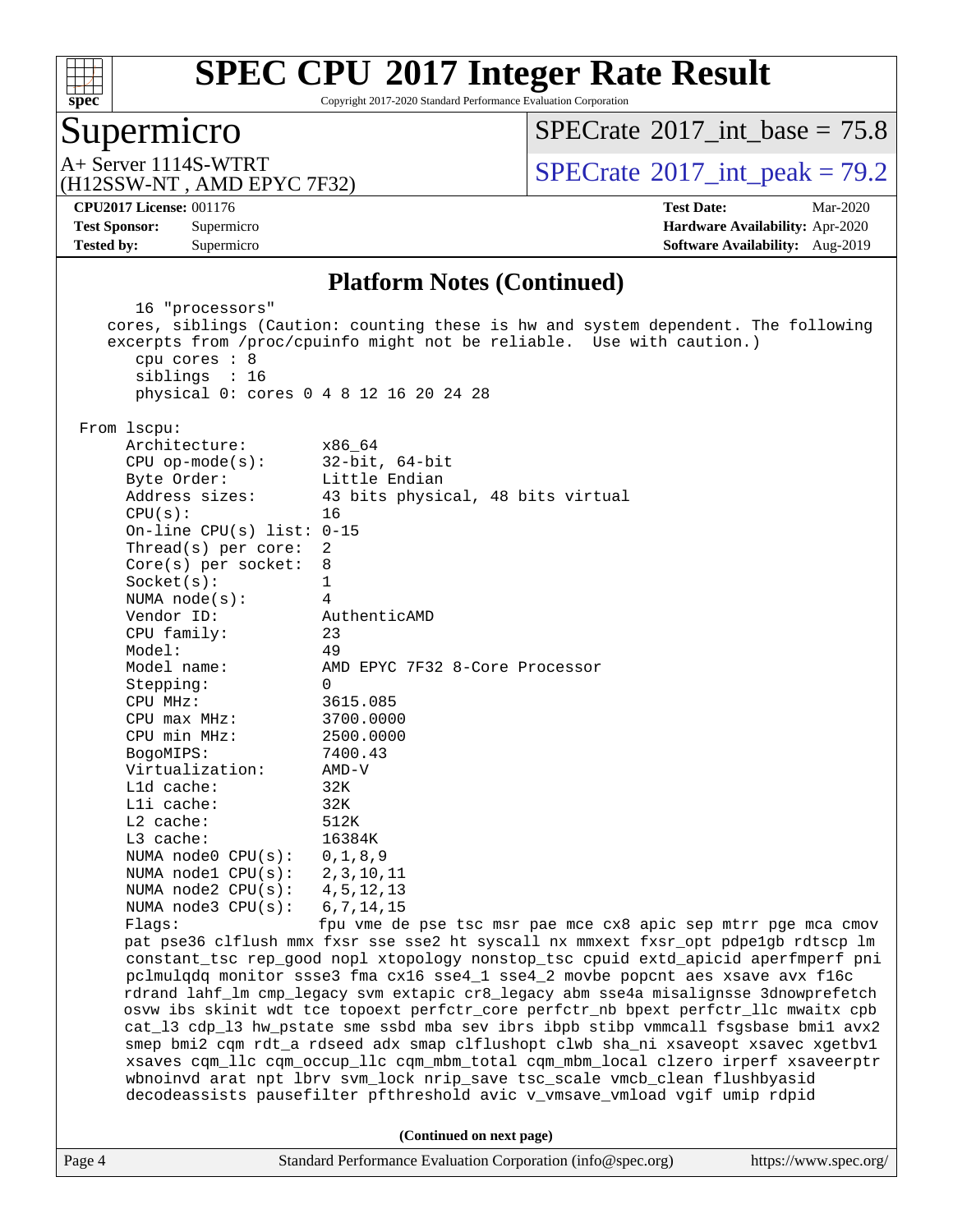

Copyright 2017-2020 Standard Performance Evaluation Corporation

### Supermicro

[SPECrate](http://www.spec.org/auto/cpu2017/Docs/result-fields.html#SPECrate2017intbase)®2017 int\_base =  $75.8$ 

(H12SSW-NT , AMD EPYC 7F32)

A+ Server 1114S-WTRT  $SPECTate$ <sup>®</sup>2017 int peak = 79.2

**[Tested by:](http://www.spec.org/auto/cpu2017/Docs/result-fields.html#Testedby)** Supermicro **[Software Availability:](http://www.spec.org/auto/cpu2017/Docs/result-fields.html#SoftwareAvailability)** Aug-2019

**[CPU2017 License:](http://www.spec.org/auto/cpu2017/Docs/result-fields.html#CPU2017License)** 001176 **[Test Date:](http://www.spec.org/auto/cpu2017/Docs/result-fields.html#TestDate)** Mar-2020 **[Test Sponsor:](http://www.spec.org/auto/cpu2017/Docs/result-fields.html#TestSponsor)** Supermicro **[Hardware Availability:](http://www.spec.org/auto/cpu2017/Docs/result-fields.html#HardwareAvailability)** Apr-2020

#### **[Platform Notes \(Continued\)](http://www.spec.org/auto/cpu2017/Docs/result-fields.html#PlatformNotes)**

 overflow\_recov succor smca /proc/cpuinfo cache data cache size : 512 KB From numactl --hardware WARNING: a numactl 'node' might or might not correspond to a physical chip. available: 4 nodes (0-3) node 0 cpus: 0 1 8 9 node 0 size: 128877 MB node 0 free: 128679 MB node 1 cpus: 2 3 10 11 node 1 size: 129021 MB node 1 free: 128834 MB node 2 cpus: 4 5 12 13 node 2 size: 129021 MB node 2 free: 128712 MB node 3 cpus: 6 7 14 15 node 3 size: 129010 MB node 3 free: 128824 MB node distances: node 0 1 2 3 0: 10 12 12 12 1: 12 10 12 12 2: 12 12 10 12 3: 12 12 12 10 From /proc/meminfo MemTotal: 528313956 kB HugePages\_Total: 0 Hugepagesize: 2048 kB /usr/bin/lsb\_release -d Ubuntu 19.04 From /etc/\*release\* /etc/\*version\* debian\_version: buster/sid os-release: NAME="Ubuntu" VERSION="19.04 (Disco Dingo)" ID=ubuntu ID\_LIKE=debian PRETTY\_NAME="Ubuntu 19.04" VERSION\_ID="19.04" HOME\_URL="<https://www.ubuntu.com/"> SUPPORT\_URL="<https://help.ubuntu.com/">

**(Continued on next page)**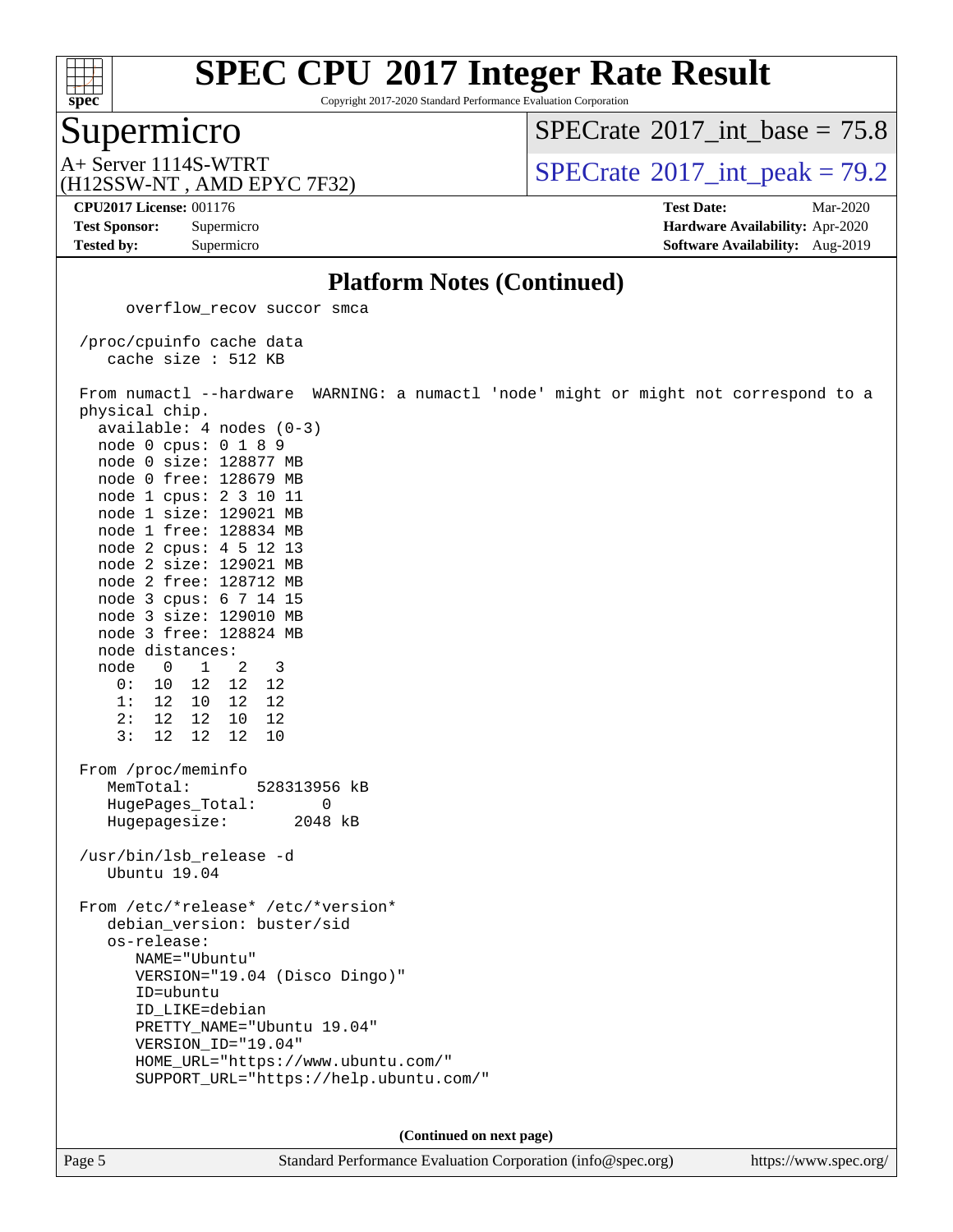

Copyright 2017-2020 Standard Performance Evaluation Corporation

### Supermicro

[SPECrate](http://www.spec.org/auto/cpu2017/Docs/result-fields.html#SPECrate2017intbase)®2017 int\_base =  $75.8$ 

(H12SSW-NT , AMD EPYC 7F32)

A+ Server 1114S-WTRT  $SPECrate^{\circ}2017$  $SPECrate^{\circ}2017$  int peak = 79.2

**[Tested by:](http://www.spec.org/auto/cpu2017/Docs/result-fields.html#Testedby)** Supermicro **Supermicro [Software Availability:](http://www.spec.org/auto/cpu2017/Docs/result-fields.html#SoftwareAvailability)** Aug-2019

**[CPU2017 License:](http://www.spec.org/auto/cpu2017/Docs/result-fields.html#CPU2017License)** 001176 **[Test Date:](http://www.spec.org/auto/cpu2017/Docs/result-fields.html#TestDate)** Mar-2020 **[Test Sponsor:](http://www.spec.org/auto/cpu2017/Docs/result-fields.html#TestSponsor)** Supermicro **[Hardware Availability:](http://www.spec.org/auto/cpu2017/Docs/result-fields.html#HardwareAvailability)** Apr-2020

#### **[Platform Notes \(Continued\)](http://www.spec.org/auto/cpu2017/Docs/result-fields.html#PlatformNotes)**

 uname -a: Linux h12ssw-01 5.0.0-25-generic #26-Ubuntu SMP Thu Aug 1 12:04:58 UTC 2019 x86\_64 x86\_64 x86\_64 GNU/Linux Kernel self-reported vulnerability status: CVE-2018-3620 (L1 Terminal Fault): Not affected Microarchitectural Data Sampling: Not affected<br>CVE-2017-5754 (Meltdown): Not affected  $CVE-2017-5754$  (Meltdown): CVE-2018-3639 (Speculative Store Bypass): Mitigation: Speculative Store Bypass disabled via prctl and seccomp CVE-2017-5753 (Spectre variant 1): Mitigation: usercopy/swapgs barriers and \_\_user pointer sanitization CVE-2017-5715 (Spectre variant 2): Mitigation: Full AMD retpoline, IBPB: conditional, IBRS\_FW, STIBP: conditional, RSB filling run-level 3 Mar 19 16:16 SPEC is set to: /home/cpu2017 Filesystem Type Size Used Avail Use% Mounted on /dev/sda2 ext4 182G 23G 151G 13% / From /sys/devices/virtual/dmi/id BIOS: American Megatrends Inc. 1.1 02/25/2020 Vendor: Supermicro Product: Super Server Serial: 0123456789 Additional information from dmidecode follows. WARNING: Use caution when you interpret this section. The 'dmidecode' program reads system data which is "intended to allow hardware to be accurately determined", but the intent may not be met, as there are frequent changes to hardware, firmware, and the "DMTF SMBIOS" standard. Memory: 8x Samsung M393A8G40AB2-CWE 64 kB 2 rank 3200 (End of data from sysinfo program) **[Compiler Version Notes](http://www.spec.org/auto/cpu2017/Docs/result-fields.html#CompilerVersionNotes)** ==============================================================================  $C \qquad | \quad 502.\text{gcc\_r}(\text{peak})$ ------------------------------------------------------------------------------ AOCC.LLVM.2.0.0.B191.2019\_07\_19 clang version 8.0.0 (CLANG: Jenkins AOCC\_2\_0\_0-Build#191) (based on LLVM AOCC.LLVM.2.0.0.B191.2019\_07\_19) Target: i386-unknown-linux-gnu **(Continued on next page)**

Page 6 Standard Performance Evaluation Corporation [\(info@spec.org\)](mailto:info@spec.org) <https://www.spec.org/>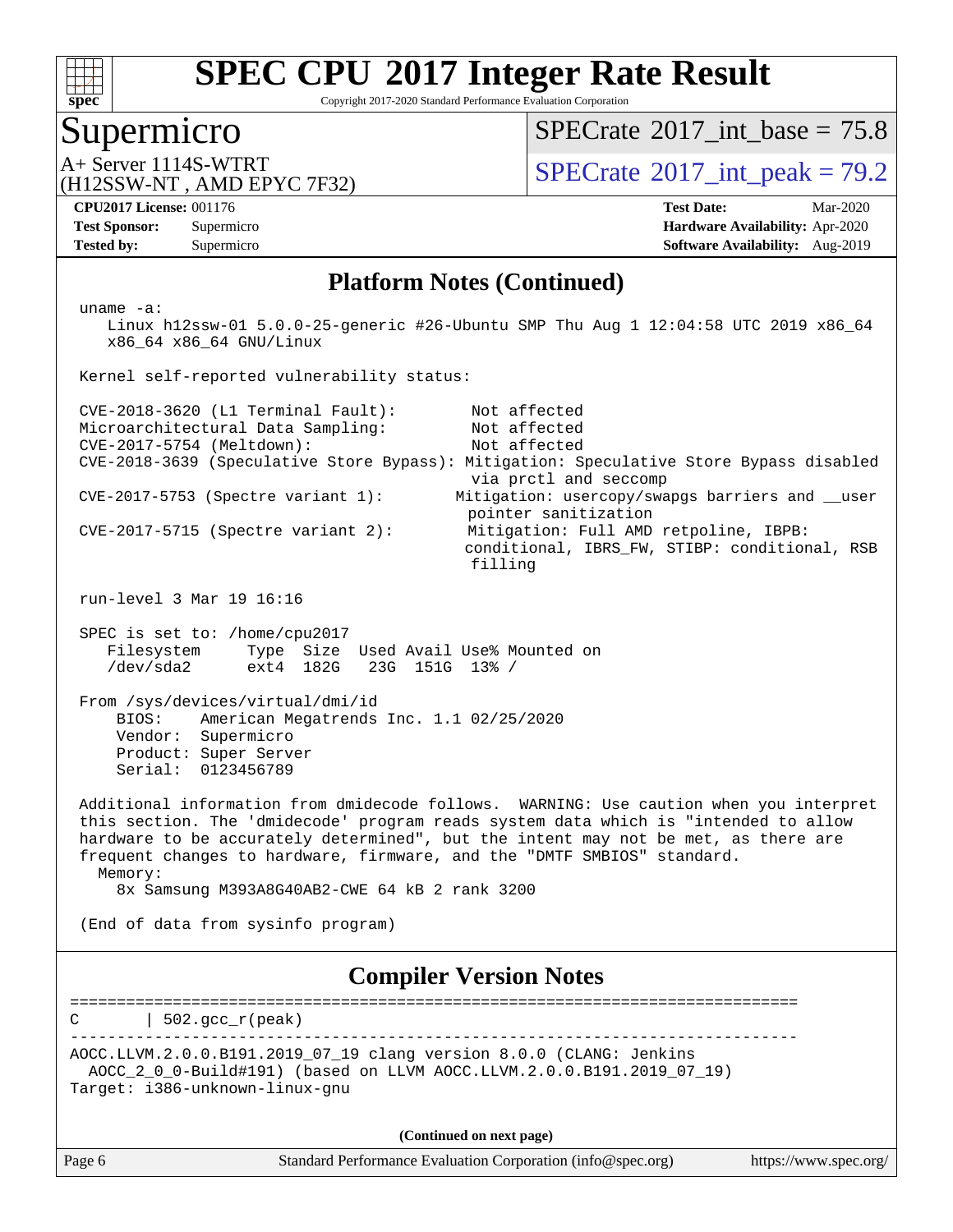

Copyright 2017-2020 Standard Performance Evaluation Corporation

# **Supermicro**

 $SPECTate$ <sup>®</sup>[2017\\_int\\_base =](http://www.spec.org/auto/cpu2017/Docs/result-fields.html#SPECrate2017intbase) 75.8

(H12SSW-NT , AMD EPYC 7F32)

A+ Server 1114S-WTRT<br>
(H12SSW-NT AMD FPYC 7F32) [SPECrate](http://www.spec.org/auto/cpu2017/Docs/result-fields.html#SPECrate2017intpeak)®[2017\\_int\\_peak =](http://www.spec.org/auto/cpu2017/Docs/result-fields.html#SPECrate2017intpeak) 79.2

**[CPU2017 License:](http://www.spec.org/auto/cpu2017/Docs/result-fields.html#CPU2017License)** 001176 **[Test Date:](http://www.spec.org/auto/cpu2017/Docs/result-fields.html#TestDate)** Mar-2020 **[Test Sponsor:](http://www.spec.org/auto/cpu2017/Docs/result-fields.html#TestSponsor)** Supermicro **[Hardware Availability:](http://www.spec.org/auto/cpu2017/Docs/result-fields.html#HardwareAvailability)** Apr-2020 **[Tested by:](http://www.spec.org/auto/cpu2017/Docs/result-fields.html#Testedby)** Supermicro **Supermicro [Software Availability:](http://www.spec.org/auto/cpu2017/Docs/result-fields.html#SoftwareAvailability)** Aug-2019

### **[Compiler Version Notes \(Continued\)](http://www.spec.org/auto/cpu2017/Docs/result-fields.html#CompilerVersionNotes)**

| Page 7              | Standard Performance Evaluation Corporation (info@spec.org)                                                                                  | https://www.spec.org/ |
|---------------------|----------------------------------------------------------------------------------------------------------------------------------------------|-----------------------|
|                     | (Continued on next page)                                                                                                                     |                       |
|                     |                                                                                                                                              |                       |
| Thread model: posix | Target: i386-unknown-linux-gnu<br>InstalledDir: /sppo/dev/compilers/aocc-compiler-2.0.0/bin                                                  |                       |
|                     | AOCC.LLVM.2.0.0.B191.2019_07_19 clang version 8.0.0 (CLANG: Jenkins<br>AOCC_2_0_0-Build#191) (based on LLVM AOCC.LLVM.2.0.0.B191.2019_07_19) |                       |
| $C++$               | 523.xalancbmk_r(peak)                                                                                                                        |                       |
|                     |                                                                                                                                              |                       |
|                     | InstalledDir: /sppo/dev/compilers/aocc-compiler-2.0.0/bin                                                                                    |                       |
| Thread model: posix | AOCC_2_0_0-Build#191) (based on LLVM AOCC.LLVM.2.0.0.B191.2019_07_19)<br>Target: x86_64-unknown-linux-gnu                                    |                       |
|                     | AOCC.LLVM.2.0.0.B191.2019_07_19 clang version 8.0.0 (CLANG: Jenkins                                                                          |                       |
| C                   | 500.perlbench_r(base, peak) 502.gcc_r(base) 505.mcf_r(base, peak)<br>$525.x264_r(base, peak) 557.xz_r(base, peak)$                           |                       |
|                     | InstalledDir: /sppo/dev/compilers/aocc-compiler-2.0.0/bin                                                                                    |                       |
| Thread model: posix | Target: i386-unknown-linux-gnu                                                                                                               |                       |
|                     | AOCC.LLVM.2.0.0.B191.2019_07_19 clang version 8.0.0 (CLANG: Jenkins<br>AOCC_2_0_0-Build#191) (based on LLVM AOCC.LLVM.2.0.0.B191.2019_07_19) |                       |
|                     | -------------------------                                                                                                                    |                       |
| C                   | $\vert$ 502.gcc_r(peak)                                                                                                                      |                       |
|                     | InstalledDir: /sppo/dev/compilers/aocc-compiler-2.0.0/bin                                                                                    |                       |
| Thread model: posix | Target: x86_64-unknown-linux-gnu                                                                                                             |                       |
|                     | AOCC.LLVM.2.0.0.B191.2019_07_19 clang version 8.0.0 (CLANG: Jenkins<br>AOCC_2_0_0-Build#191) (based on LLVM AOCC.LLVM.2.0.0.B191.2019_07_19) |                       |
| C                   | 500.perlbench_r(base, peak) 502.gcc_r(base) 505.mcf_r(base, peak)<br>525.x264_r(base, peak) 557.xz_r(base, peak)                             |                       |
|                     |                                                                                                                                              |                       |
|                     | InstalledDir: /sppo/dev/compilers/aocc-compiler-2.0.0/bin                                                                                    |                       |
| Thread model: posix |                                                                                                                                              |                       |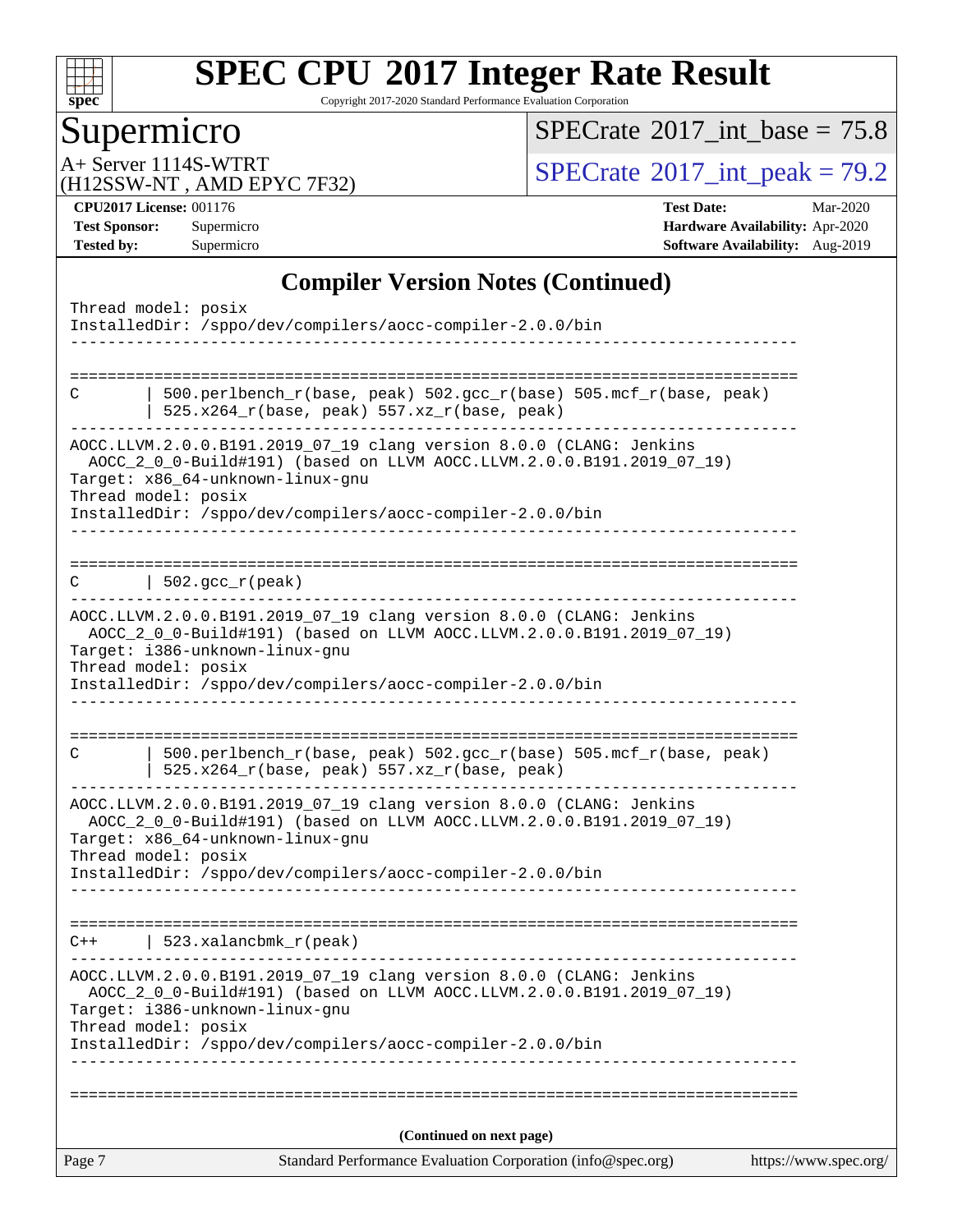

Copyright 2017-2020 Standard Performance Evaluation Corporation

# Supermicro

 $SPECTate$ <sup>®</sup>[2017\\_int\\_base =](http://www.spec.org/auto/cpu2017/Docs/result-fields.html#SPECrate2017intbase) 75.8

(H12SSW-NT , AMD EPYC 7F32)

A+ Server 1114S-WTRT<br>(H12SSW-NT AMD EPYC 7F32) [SPECrate](http://www.spec.org/auto/cpu2017/Docs/result-fields.html#SPECrate2017intpeak)®[2017\\_int\\_peak =](http://www.spec.org/auto/cpu2017/Docs/result-fields.html#SPECrate2017intpeak) 79.2

**[CPU2017 License:](http://www.spec.org/auto/cpu2017/Docs/result-fields.html#CPU2017License)** 001176 **[Test Date:](http://www.spec.org/auto/cpu2017/Docs/result-fields.html#TestDate)** Mar-2020 **[Test Sponsor:](http://www.spec.org/auto/cpu2017/Docs/result-fields.html#TestSponsor)** Supermicro **[Hardware Availability:](http://www.spec.org/auto/cpu2017/Docs/result-fields.html#HardwareAvailability)** Apr-2020 **[Tested by:](http://www.spec.org/auto/cpu2017/Docs/result-fields.html#Testedby)** Supermicro **Supermicro [Software Availability:](http://www.spec.org/auto/cpu2017/Docs/result-fields.html#SoftwareAvailability)** Aug-2019

#### **[Compiler Version Notes \(Continued\)](http://www.spec.org/auto/cpu2017/Docs/result-fields.html#CompilerVersionNotes)**

| $C++$                     | 520.omnetpp_r(base, peak) 523.xalancbmk_r(base)<br>531.deepsjeng_r(base, peak) 541.leela_r(base, peak)                                                                                                                                                               |
|---------------------------|----------------------------------------------------------------------------------------------------------------------------------------------------------------------------------------------------------------------------------------------------------------------|
|                           | AOCC.LLVM.2.0.0.B191.2019_07_19 clang version 8.0.0 (CLANG: Jenkins<br>AOCC_2_0_0-Build#191) (based on LLVM AOCC.LLVM.2.0.0.B191.2019_07_19)<br>Target: x86_64-unknown-linux-gnu<br>Thread model: posix<br>InstalledDir: /sppo/dev/compilers/aocc-compiler-2.0.0/bin |
| ----------------<br>$C++$ | 523.xalancbmk r(peak)                                                                                                                                                                                                                                                |
|                           | AOCC.LLVM.2.0.0.B191.2019_07_19 clang version 8.0.0 (CLANG: Jenkins<br>AOCC_2_0_0-Build#191) (based on LLVM AOCC.LLVM.2.0.0.B191.2019_07_19)<br>Target: i386-unknown-linux-gnu<br>Thread model: posix<br>InstalledDir: /sppo/dev/compilers/aocc-compiler-2.0.0/bin   |
|                           |                                                                                                                                                                                                                                                                      |
| $C++$                     | 520.omnetpp_r(base, peak) 523.xalancbmk_r(base)<br>531.deepsjeng_r(base, peak) 541.leela_r(base, peak)                                                                                                                                                               |
|                           | AOCC.LLVM.2.0.0.B191.2019_07_19 clang version 8.0.0 (CLANG: Jenkins<br>AOCC_2_0_0-Build#191) (based on LLVM AOCC.LLVM.2.0.0.B191.2019_07_19)<br>Target: x86 64-unknown-linux-gnu<br>Thread model: posix                                                              |
|                           | InstalledDir: /sppo/dev/compilers/aocc-compiler-2.0.0/bin                                                                                                                                                                                                            |
|                           | Fortran   548. exchange2_r(base, peak)                                                                                                                                                                                                                               |
|                           | AOCC.LLVM.2.0.0.B191.2019_07_19 clang version 8.0.0 (CLANG: Jenkins<br>AOCC_2_0_0-Build#191) (based on LLVM AOCC.LLVM.2.0.0.B191.2019_07_19)<br>Target: x86_64-unknown-linux-gnu<br>Thread model: posix                                                              |
|                           | InstalledDir: /sppo/dev/compilers/aocc-compiler-2.0.0/bin                                                                                                                                                                                                            |
|                           | <b>Base Compiler Invocation</b>                                                                                                                                                                                                                                      |
|                           |                                                                                                                                                                                                                                                                      |

[C benchmarks](http://www.spec.org/auto/cpu2017/Docs/result-fields.html#Cbenchmarks):

[clang](http://www.spec.org/cpu2017/results/res2020q2/cpu2017-20200331-21856.flags.html#user_CCbase_clang-c)

**(Continued on next page)**

Page 8 Standard Performance Evaluation Corporation [\(info@spec.org\)](mailto:info@spec.org) <https://www.spec.org/>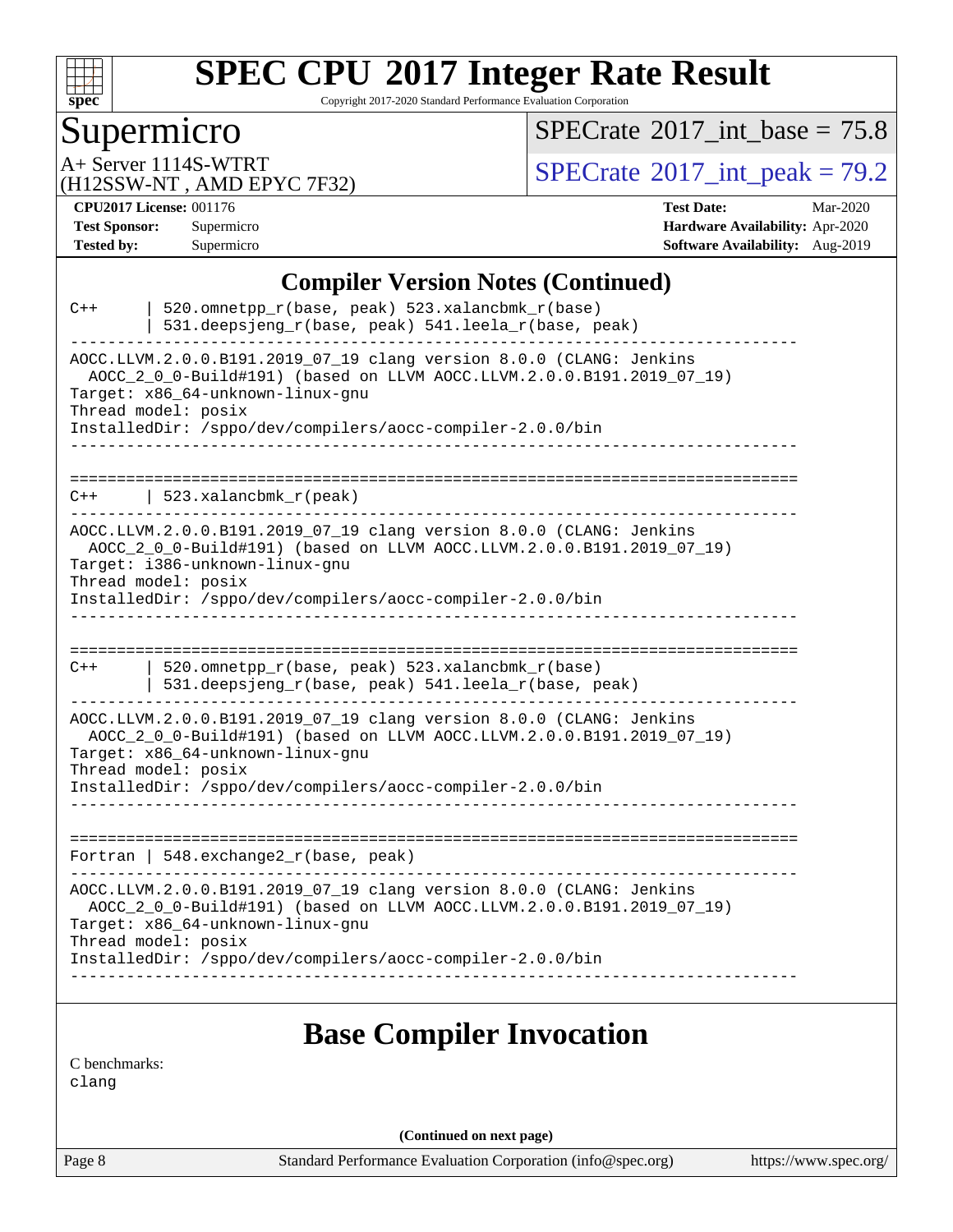

Copyright 2017-2020 Standard Performance Evaluation Corporation

# Supermicro

[SPECrate](http://www.spec.org/auto/cpu2017/Docs/result-fields.html#SPECrate2017intbase)®2017 int\_base =  $75.8$ 

(H12SSW-NT , AMD EPYC 7F32)

A+ Server 1114S-WTRT  $SPECrate^{\circ}2017$  $SPECrate^{\circ}2017$  int peak = 79.2

**[CPU2017 License:](http://www.spec.org/auto/cpu2017/Docs/result-fields.html#CPU2017License)** 001176 **[Test Date:](http://www.spec.org/auto/cpu2017/Docs/result-fields.html#TestDate)** Mar-2020 **[Test Sponsor:](http://www.spec.org/auto/cpu2017/Docs/result-fields.html#TestSponsor)** Supermicro **[Hardware Availability:](http://www.spec.org/auto/cpu2017/Docs/result-fields.html#HardwareAvailability)** Apr-2020 **[Tested by:](http://www.spec.org/auto/cpu2017/Docs/result-fields.html#Testedby)** Supermicro **Supermicro [Software Availability:](http://www.spec.org/auto/cpu2017/Docs/result-fields.html#SoftwareAvailability)** Aug-2019

# **[Base Compiler Invocation \(Continued\)](http://www.spec.org/auto/cpu2017/Docs/result-fields.html#BaseCompilerInvocation)**

[C++ benchmarks:](http://www.spec.org/auto/cpu2017/Docs/result-fields.html#CXXbenchmarks) [clang++](http://www.spec.org/cpu2017/results/res2020q2/cpu2017-20200331-21856.flags.html#user_CXXbase_clang-cpp)

[Fortran benchmarks](http://www.spec.org/auto/cpu2017/Docs/result-fields.html#Fortranbenchmarks): [flang](http://www.spec.org/cpu2017/results/res2020q2/cpu2017-20200331-21856.flags.html#user_FCbase_flang)

### **[Base Portability Flags](http://www.spec.org/auto/cpu2017/Docs/result-fields.html#BasePortabilityFlags)**

 500.perlbench\_r: [-DSPEC\\_LINUX\\_X64](http://www.spec.org/cpu2017/results/res2020q2/cpu2017-20200331-21856.flags.html#b500.perlbench_r_basePORTABILITY_DSPEC_LINUX_X64) [-DSPEC\\_LP64](http://www.spec.org/cpu2017/results/res2020q2/cpu2017-20200331-21856.flags.html#b500.perlbench_r_baseEXTRA_PORTABILITY_DSPEC_LP64) 502.gcc\_r: [-DSPEC\\_LP64](http://www.spec.org/cpu2017/results/res2020q2/cpu2017-20200331-21856.flags.html#suite_baseEXTRA_PORTABILITY502_gcc_r_DSPEC_LP64) 505.mcf\_r: [-DSPEC\\_LP64](http://www.spec.org/cpu2017/results/res2020q2/cpu2017-20200331-21856.flags.html#suite_baseEXTRA_PORTABILITY505_mcf_r_DSPEC_LP64) 520.omnetpp\_r: [-DSPEC\\_LP64](http://www.spec.org/cpu2017/results/res2020q2/cpu2017-20200331-21856.flags.html#suite_baseEXTRA_PORTABILITY520_omnetpp_r_DSPEC_LP64) 523.xalancbmk\_r: [-DSPEC\\_LINUX](http://www.spec.org/cpu2017/results/res2020q2/cpu2017-20200331-21856.flags.html#b523.xalancbmk_r_basePORTABILITY_DSPEC_LINUX) [-DSPEC\\_LP64](http://www.spec.org/cpu2017/results/res2020q2/cpu2017-20200331-21856.flags.html#suite_baseEXTRA_PORTABILITY523_xalancbmk_r_DSPEC_LP64) 525.x264\_r: [-DSPEC\\_LP64](http://www.spec.org/cpu2017/results/res2020q2/cpu2017-20200331-21856.flags.html#suite_baseEXTRA_PORTABILITY525_x264_r_DSPEC_LP64) 531.deepsjeng\_r: [-DSPEC\\_LP64](http://www.spec.org/cpu2017/results/res2020q2/cpu2017-20200331-21856.flags.html#suite_baseEXTRA_PORTABILITY531_deepsjeng_r_DSPEC_LP64) 541.leela\_r: [-DSPEC\\_LP64](http://www.spec.org/cpu2017/results/res2020q2/cpu2017-20200331-21856.flags.html#suite_baseEXTRA_PORTABILITY541_leela_r_DSPEC_LP64) 548.exchange2\_r: [-DSPEC\\_LP64](http://www.spec.org/cpu2017/results/res2020q2/cpu2017-20200331-21856.flags.html#suite_baseEXTRA_PORTABILITY548_exchange2_r_DSPEC_LP64) 557.xz\_r: [-DSPEC\\_LP64](http://www.spec.org/cpu2017/results/res2020q2/cpu2017-20200331-21856.flags.html#suite_baseEXTRA_PORTABILITY557_xz_r_DSPEC_LP64)

# **[Base Optimization Flags](http://www.spec.org/auto/cpu2017/Docs/result-fields.html#BaseOptimizationFlags)**

[C benchmarks](http://www.spec.org/auto/cpu2017/Docs/result-fields.html#Cbenchmarks):

```
-flto -Wl,-mllvm -Wl,-function-specialize
-Wl,-mllvm -Wl,-region-vectorize -Wl,-mllvm -Wl,-vector-library=LIBMVEC
-Wl,-mllvm -Wl,-reduce-array-computations=3 -O3 -ffast-math
-march=znver2 -fstruct-layout=3 -mllvm -unroll-threshold=50
-fremap-arrays -mllvm -function-specialize -mllvm -enable-gvn-hoist
-mllvm -reduce-array-computations=3 -mllvm -global-vectorize-slp
-mllvm -vector-library=LIBMVEC -mllvm -inline-threshold=1000
-flv-function-specialization -z muldefs -lmvec -lamdlibm -ljemalloc
-lflang
C++ benchmarks: 
-flto -Wl,-mllvm -Wl,-function-specialize
-Wl,-mllvm -Wl,-region-vectorize -Wl,-mllvm -Wl,-vector-library=LIBMVEC
-Wl,-mllvm -Wl,-reduce-array-computations=3
-Wl,-mllvm -Wl,-suppress-fmas -O3 -ffast-math -march=znver2
-mllvm -loop-unswitch-threshold=200000 -mllvm -vector-library=LIBMVEC
-mllvm -unroll-threshold=100 -flv-function-specialization
-mllvm -enable-partial-unswitch -z muldefs -lmvec -lamdlibm
-ljemalloc -lflang
```
**(Continued on next page)**

| Page 9 | Standard Performance Evaluation Corporation (info@spec.org) | https://www.spec.org/ |
|--------|-------------------------------------------------------------|-----------------------|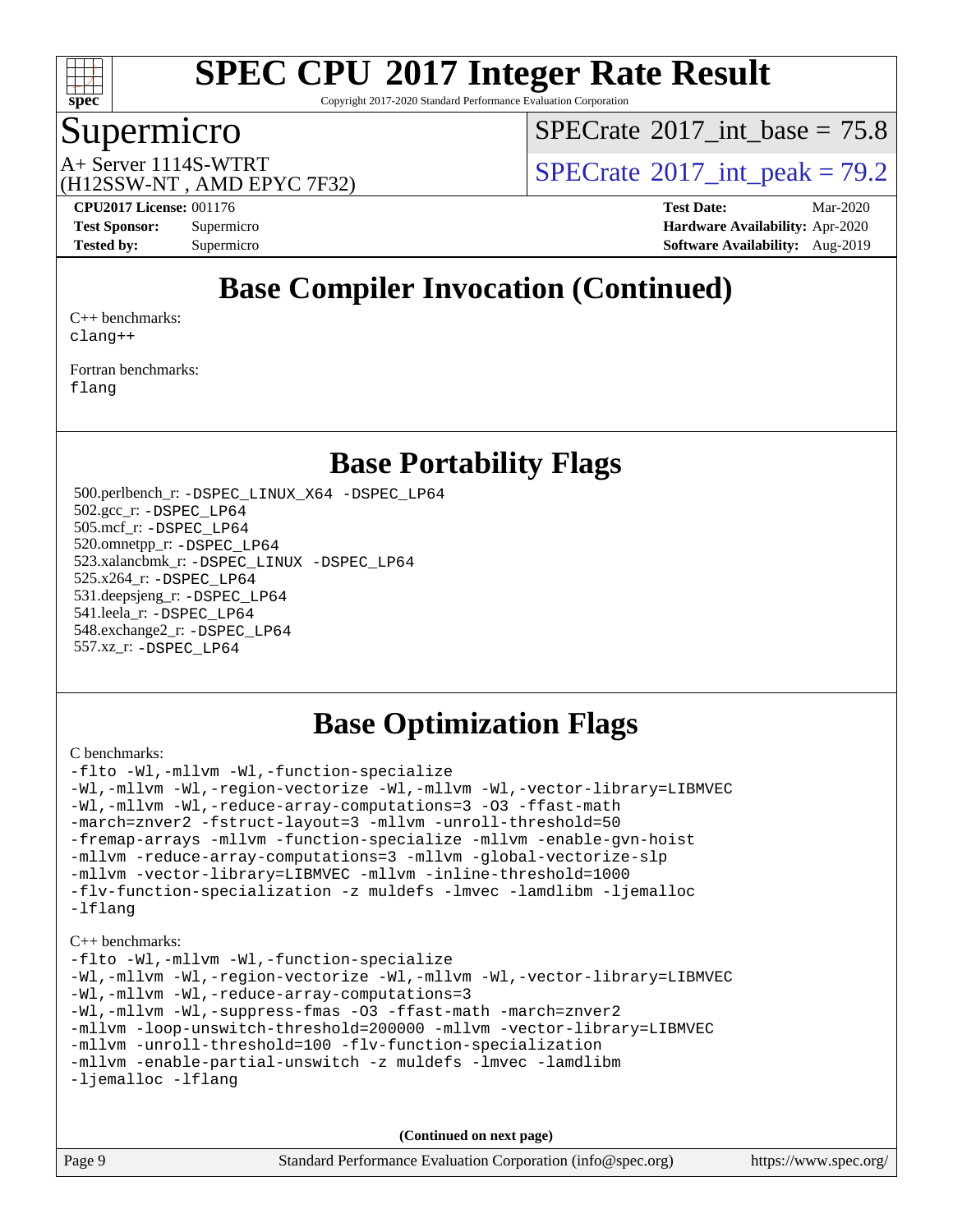

Copyright 2017-2020 Standard Performance Evaluation Corporation

### Supermicro

[SPECrate](http://www.spec.org/auto/cpu2017/Docs/result-fields.html#SPECrate2017intbase)®2017 int\_base =  $75.8$ 

(H12SSW-NT , AMD EPYC 7F32)

A+ Server 1114S-WTRT  $SPECTate$ <sup>®</sup>2017 int peak = 79.2

**[CPU2017 License:](http://www.spec.org/auto/cpu2017/Docs/result-fields.html#CPU2017License)** 001176 **[Test Date:](http://www.spec.org/auto/cpu2017/Docs/result-fields.html#TestDate)** Mar-2020 **[Test Sponsor:](http://www.spec.org/auto/cpu2017/Docs/result-fields.html#TestSponsor)** Supermicro **[Hardware Availability:](http://www.spec.org/auto/cpu2017/Docs/result-fields.html#HardwareAvailability)** Apr-2020 **[Tested by:](http://www.spec.org/auto/cpu2017/Docs/result-fields.html#Testedby)** Supermicro **[Software Availability:](http://www.spec.org/auto/cpu2017/Docs/result-fields.html#SoftwareAvailability)** Aug-2019

# **[Base Optimization Flags \(Continued\)](http://www.spec.org/auto/cpu2017/Docs/result-fields.html#BaseOptimizationFlags)**

[Fortran benchmarks](http://www.spec.org/auto/cpu2017/Docs/result-fields.html#Fortranbenchmarks):

[-flto](http://www.spec.org/cpu2017/results/res2020q2/cpu2017-20200331-21856.flags.html#user_FCbase_aocc-flto) [-Wl,-mllvm -Wl,-function-specialize](http://www.spec.org/cpu2017/results/res2020q2/cpu2017-20200331-21856.flags.html#user_FCbase_F-function-specialize_7e7e661e57922243ee67c9a1251cb8910e607325179a0ce7f2884e09a6f5d4a5ef0ae4f37e8a2a11c95fc48e931f06dc2b6016f14b511fcb441e048bef1b065a) [-Wl,-mllvm -Wl,-region-vectorize](http://www.spec.org/cpu2017/results/res2020q2/cpu2017-20200331-21856.flags.html#user_FCbase_F-region-vectorize_fb6c6b5aa293c88efc6c7c2b52b20755e943585b1fe8658c35afef78727fff56e1a56891413c30e36b8e2a6f9a71126986319243e80eb6110b78b288f533c52b) [-Wl,-mllvm -Wl,-vector-library=LIBMVEC](http://www.spec.org/cpu2017/results/res2020q2/cpu2017-20200331-21856.flags.html#user_FCbase_F-use-vector-library_0a14b27fae317f283640384a31f7bfcc2bd4c1d0b5cfc618a3a430800c9b20217b00f61303eff223a3251b4f06ffbc9739dc5296db9d1fbb9ad24a3939d86d66) [-Wl,-mllvm -Wl,-reduce-array-computations=3](http://www.spec.org/cpu2017/results/res2020q2/cpu2017-20200331-21856.flags.html#user_FCbase_F-reduce-array-computations_b882aefe7a5dda4e33149f6299762b9a720dace3e498e13756f4c04e5a19edf5315c1f3993de2e61ec41e8c206231f84e05da7040e1bb5d69ba27d10a12507e4) [-ffast-math](http://www.spec.org/cpu2017/results/res2020q2/cpu2017-20200331-21856.flags.html#user_FCbase_aocc-ffast-math) [-Wl,-mllvm -Wl,-inline-recursion=4](http://www.spec.org/cpu2017/results/res2020q2/cpu2017-20200331-21856.flags.html#user_FCbase_F-inline-recursion) [-Wl,-mllvm -Wl,-lsr-in-nested-loop](http://www.spec.org/cpu2017/results/res2020q2/cpu2017-20200331-21856.flags.html#user_FCbase_F-lsr-in-nested-loop_de4bc7331d07d857538198a5cc9592bc905d78a18065d49b9acfd1f777ae9eca5716aaa3e0e674a48e2e5ec9dad184ee0c682635ad7eff4181b32ab748bf2f49) [-Wl,-mllvm -Wl,-enable-iv-split](http://www.spec.org/cpu2017/results/res2020q2/cpu2017-20200331-21856.flags.html#user_FCbase_F-enable-iv-split_efc18925ba63acc4bb74cb6e43d0987b7b3cf01924ad910e2a6edbbbd0f8b582e31f1ee7ccede3f08176ef2ad41c69507170fb32301bf478d45ceb38dfb89c5e) [-O3](http://www.spec.org/cpu2017/results/res2020q2/cpu2017-20200331-21856.flags.html#user_FCbase_F-O3) [-march=znver2](http://www.spec.org/cpu2017/results/res2020q2/cpu2017-20200331-21856.flags.html#user_FCbase_aocc-march_3e2e19cff2eeef60c5d90b059483627c9ea47eca6d66670dbd53f9185f6439e27eb5e104cf773e9e8ab18c8842ce63e461a3e948d0214bd567ef3ade411bf467) [-funroll-loops](http://www.spec.org/cpu2017/results/res2020q2/cpu2017-20200331-21856.flags.html#user_FCbase_aocc-unroll-loops) [-Mrecursive](http://www.spec.org/cpu2017/results/res2020q2/cpu2017-20200331-21856.flags.html#user_FCbase_F-mrecursive_20a145d63f12d5750a899e17d4450b5b8b40330a9bb4af13688ca650e6fb30857bbbe44fb35cdbb895df6e5b2769de0a0d7659f51ff17acfbef6febafec4023f) [-mllvm -vector-library=LIBMVEC](http://www.spec.org/cpu2017/results/res2020q2/cpu2017-20200331-21856.flags.html#user_FCbase_F-use-vector-library_e584e20b4f7ec96aa109254b65d8e01d864f3d68580371b9d93ed7c338191d4cfce20c3c864632264effc6bbe4c7c38153d02096a342ee92501c4a53204a7871) [-z muldefs](http://www.spec.org/cpu2017/results/res2020q2/cpu2017-20200331-21856.flags.html#user_FCbase_aocc-muldefs) [-mllvm -disable-indvar-simplify](http://www.spec.org/cpu2017/results/res2020q2/cpu2017-20200331-21856.flags.html#user_FCbase_F-disable-indvar-simplify_c8d861bf19eba5001219ab52ef051176e06bf3166017d5c1ce87aec66e795c6723d10bf23d5a91730d61ad4b3f566b39dd0a4d6e5b2af269ebae30428a1f3630) [-mllvm -unroll-aggressive](http://www.spec.org/cpu2017/results/res2020q2/cpu2017-20200331-21856.flags.html#user_FCbase_F-unroll-aggressive_a366db20af3fd871754361e6b05945ac700b8c3fc538cc6688c755ae5874c6da3d6f3bb6e8d93320d5094064830fdb2c06064831f0f08d916cd8f333e5dba6d9) [-mllvm -unroll-threshold=150](http://www.spec.org/cpu2017/results/res2020q2/cpu2017-20200331-21856.flags.html#user_FCbase_F-unroll-threshold_3352736ce55666ed13437f5f5fd6693920e68d4dfd26bba42492bb1c46b6d7692ff5ba7bd4d2ebdab48d140ca981a39154ff0664b4d322a66fc3d1aafa4d7ffe) [-lmvec](http://www.spec.org/cpu2017/results/res2020q2/cpu2017-20200331-21856.flags.html#user_FCbase_F-lmvec) [-lamdlibm](http://www.spec.org/cpu2017/results/res2020q2/cpu2017-20200331-21856.flags.html#user_FCbase_F-lamdlibm) [-ljemalloc](http://www.spec.org/cpu2017/results/res2020q2/cpu2017-20200331-21856.flags.html#user_FCbase_jemalloc-lib) [-lflang](http://www.spec.org/cpu2017/results/res2020q2/cpu2017-20200331-21856.flags.html#user_FCbase_F-lflang)

# **[Peak Compiler Invocation](http://www.spec.org/auto/cpu2017/Docs/result-fields.html#PeakCompilerInvocation)**

[C benchmarks](http://www.spec.org/auto/cpu2017/Docs/result-fields.html#Cbenchmarks): [clang](http://www.spec.org/cpu2017/results/res2020q2/cpu2017-20200331-21856.flags.html#user_CCpeak_clang-c)

[C++ benchmarks:](http://www.spec.org/auto/cpu2017/Docs/result-fields.html#CXXbenchmarks) [clang++](http://www.spec.org/cpu2017/results/res2020q2/cpu2017-20200331-21856.flags.html#user_CXXpeak_clang-cpp)

[Fortran benchmarks](http://www.spec.org/auto/cpu2017/Docs/result-fields.html#Fortranbenchmarks): [flang](http://www.spec.org/cpu2017/results/res2020q2/cpu2017-20200331-21856.flags.html#user_FCpeak_flang)

# **[Peak Portability Flags](http://www.spec.org/auto/cpu2017/Docs/result-fields.html#PeakPortabilityFlags)**

 500.perlbench\_r: [-DSPEC\\_LINUX\\_X64](http://www.spec.org/cpu2017/results/res2020q2/cpu2017-20200331-21856.flags.html#b500.perlbench_r_peakPORTABILITY_DSPEC_LINUX_X64) [-DSPEC\\_LP64](http://www.spec.org/cpu2017/results/res2020q2/cpu2017-20200331-21856.flags.html#b500.perlbench_r_peakEXTRA_PORTABILITY_DSPEC_LP64) 502.gcc\_r: [-D\\_FILE\\_OFFSET\\_BITS=64](http://www.spec.org/cpu2017/results/res2020q2/cpu2017-20200331-21856.flags.html#user_peakEXTRA_PORTABILITY502_gcc_r_F-D_FILE_OFFSET_BITS_5ae949a99b284ddf4e95728d47cb0843d81b2eb0e18bdfe74bbf0f61d0b064f4bda2f10ea5eb90e1dcab0e84dbc592acfc5018bc955c18609f94ddb8d550002c) 505.mcf\_r: [-DSPEC\\_LP64](http://www.spec.org/cpu2017/results/res2020q2/cpu2017-20200331-21856.flags.html#suite_peakEXTRA_PORTABILITY505_mcf_r_DSPEC_LP64) 520.omnetpp\_r: [-DSPEC\\_LP64](http://www.spec.org/cpu2017/results/res2020q2/cpu2017-20200331-21856.flags.html#suite_peakEXTRA_PORTABILITY520_omnetpp_r_DSPEC_LP64) 523.xalancbmk\_r: [-DSPEC\\_LINUX](http://www.spec.org/cpu2017/results/res2020q2/cpu2017-20200331-21856.flags.html#b523.xalancbmk_r_peakPORTABILITY_DSPEC_LINUX) [-D\\_FILE\\_OFFSET\\_BITS=64](http://www.spec.org/cpu2017/results/res2020q2/cpu2017-20200331-21856.flags.html#user_peakEXTRA_PORTABILITY523_xalancbmk_r_F-D_FILE_OFFSET_BITS_5ae949a99b284ddf4e95728d47cb0843d81b2eb0e18bdfe74bbf0f61d0b064f4bda2f10ea5eb90e1dcab0e84dbc592acfc5018bc955c18609f94ddb8d550002c) 525.x264\_r: [-DSPEC\\_LP64](http://www.spec.org/cpu2017/results/res2020q2/cpu2017-20200331-21856.flags.html#suite_peakEXTRA_PORTABILITY525_x264_r_DSPEC_LP64) 531.deepsjeng\_r: [-DSPEC\\_LP64](http://www.spec.org/cpu2017/results/res2020q2/cpu2017-20200331-21856.flags.html#suite_peakEXTRA_PORTABILITY531_deepsjeng_r_DSPEC_LP64) 541.leela\_r: [-DSPEC\\_LP64](http://www.spec.org/cpu2017/results/res2020q2/cpu2017-20200331-21856.flags.html#suite_peakEXTRA_PORTABILITY541_leela_r_DSPEC_LP64) 548.exchange2\_r: [-DSPEC\\_LP64](http://www.spec.org/cpu2017/results/res2020q2/cpu2017-20200331-21856.flags.html#suite_peakEXTRA_PORTABILITY548_exchange2_r_DSPEC_LP64) 557.xz\_r: [-DSPEC\\_LP64](http://www.spec.org/cpu2017/results/res2020q2/cpu2017-20200331-21856.flags.html#suite_peakEXTRA_PORTABILITY557_xz_r_DSPEC_LP64)

# **[Peak Optimization Flags](http://www.spec.org/auto/cpu2017/Docs/result-fields.html#PeakOptimizationFlags)**

[C benchmarks](http://www.spec.org/auto/cpu2017/Docs/result-fields.html#Cbenchmarks):

 500.perlbench\_r: [-flto](http://www.spec.org/cpu2017/results/res2020q2/cpu2017-20200331-21856.flags.html#user_peakCOPTIMIZELDFLAGS500_perlbench_r_aocc-flto) [-Wl,-mllvm -Wl,-function-specialize](http://www.spec.org/cpu2017/results/res2020q2/cpu2017-20200331-21856.flags.html#user_peakLDFLAGS500_perlbench_r_F-function-specialize_7e7e661e57922243ee67c9a1251cb8910e607325179a0ce7f2884e09a6f5d4a5ef0ae4f37e8a2a11c95fc48e931f06dc2b6016f14b511fcb441e048bef1b065a) [-Wl,-mllvm -Wl,-region-vectorize](http://www.spec.org/cpu2017/results/res2020q2/cpu2017-20200331-21856.flags.html#user_peakLDFLAGS500_perlbench_r_F-region-vectorize_fb6c6b5aa293c88efc6c7c2b52b20755e943585b1fe8658c35afef78727fff56e1a56891413c30e36b8e2a6f9a71126986319243e80eb6110b78b288f533c52b)

**(Continued on next page)**

Page 10 Standard Performance Evaluation Corporation [\(info@spec.org\)](mailto:info@spec.org) <https://www.spec.org/>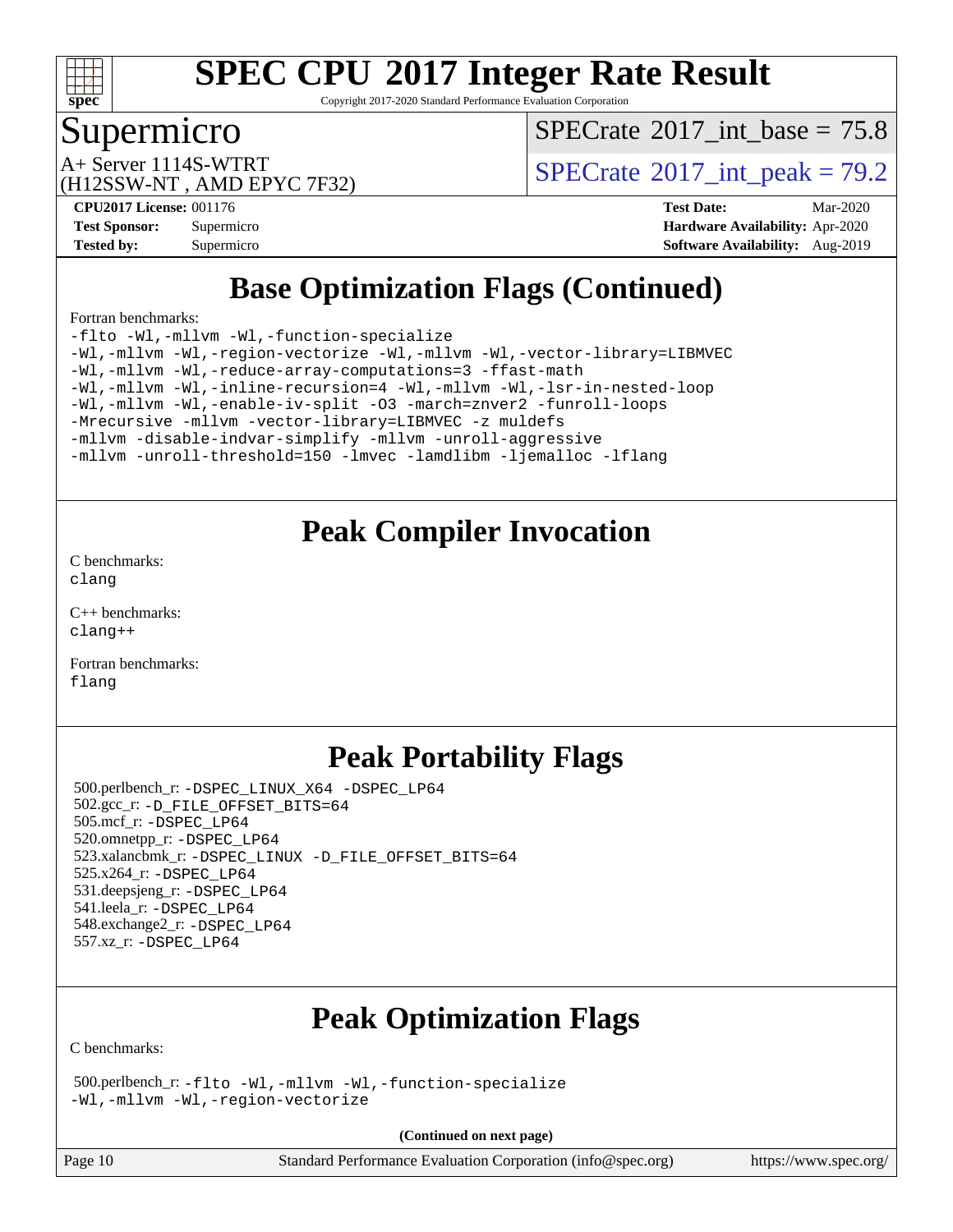

Copyright 2017-2020 Standard Performance Evaluation Corporation

### Supermicro

[SPECrate](http://www.spec.org/auto/cpu2017/Docs/result-fields.html#SPECrate2017intbase)<sup>®</sup>2017 int\_base = 75.8

(H12SSW-NT , AMD EPYC 7F32)

A+ Server 1114S-WTRT  $SPECTate$ <sup>®</sup>2017 int peak = 79.2

**[Tested by:](http://www.spec.org/auto/cpu2017/Docs/result-fields.html#Testedby)** Supermicro **[Software Availability:](http://www.spec.org/auto/cpu2017/Docs/result-fields.html#SoftwareAvailability)** Aug-2019

**[CPU2017 License:](http://www.spec.org/auto/cpu2017/Docs/result-fields.html#CPU2017License)** 001176 **[Test Date:](http://www.spec.org/auto/cpu2017/Docs/result-fields.html#TestDate)** Mar-2020 **[Test Sponsor:](http://www.spec.org/auto/cpu2017/Docs/result-fields.html#TestSponsor)** Supermicro **[Hardware Availability:](http://www.spec.org/auto/cpu2017/Docs/result-fields.html#HardwareAvailability)** Apr-2020

# **[Peak Optimization Flags \(Continued\)](http://www.spec.org/auto/cpu2017/Docs/result-fields.html#PeakOptimizationFlags)**

```
 500.perlbench_r (continued):
-Wl,-mllvm -Wl,-vector-library=LIBMVEC
-Wl,-mllvm -Wl,-reduce-array-computations=3
-fprofile-instr-generate(pass 1)
-fprofile-instr-use(pass 2) -Ofast -march=znver2
-mno-sse4a -fstruct-layout=5
-mllvm -vectorize-memory-aggressively
-mllvm -function-specialize -mllvm -enable-gvn-hoist
-mllvm -unroll-threshold=50 -fremap-arrays
-mllvm -vector-library=LIBMVEC
-mllvm -reduce-array-computations=3
-mllvm -global-vectorize-slp -mllvm -inline-threshold=1000
-flv-function-specialization -lmvec -lamdlibm -ljemalloc
-lflang
 502.gcc_r: -m32 -flto -Wl,-mllvm -Wl,-function-specialize
-Wl,-mllvm -Wl,-region-vectorize
-Wl,-mllvm -Wl,-vector-library=LIBMVEC
-Wl,-mllvm -Wl,-reduce-array-computations=3 -Ofast
-march=znver2 -mno-sse4a -fstruct-layout=5
-mllvm -vectorize-memory-aggressively
-mllvm -function-specialize -mllvm -enable-gvn-hoist
-mllvm -unroll-threshold=50 -fremap-arrays
-mllvm -vector-library=LIBMVEC
-mllvm -reduce-array-computations=3
-mllvm -global-vectorize-slp -mllvm -inline-threshold=1000
-flv-function-specialization -fgnu89-inline -ljemalloc
 505.mcf_r: -flto -Wl,-mllvm -Wl,-function-specialize
-Wl,-mllvm -Wl,-region-vectorize
-Wl,-mllvm -Wl,-vector-library=LIBMVEC
-Wl,-mllvm -Wl,-reduce-array-computations=3 -Ofast
-march=znver2 -mno-sse4a -fstruct-layout=5
-mllvm -vectorize-memory-aggressively
-mllvm -function-specialize -mllvm -enable-gvn-hoist
-mllvm -unroll-threshold=50 -fremap-arrays
-mllvm -vector-library=LIBMVEC
-mllvm -reduce-array-computations=3
-mllvm -global-vectorize-slp -mllvm -inline-threshold=1000
-flv-function-specialization -lmvec -lamdlibm -ljemalloc
-lflang
 525.x264_r: Same as 500.perlbench_r
 557.xz_r: basepeak = yes
                                    (Continued on next page)
```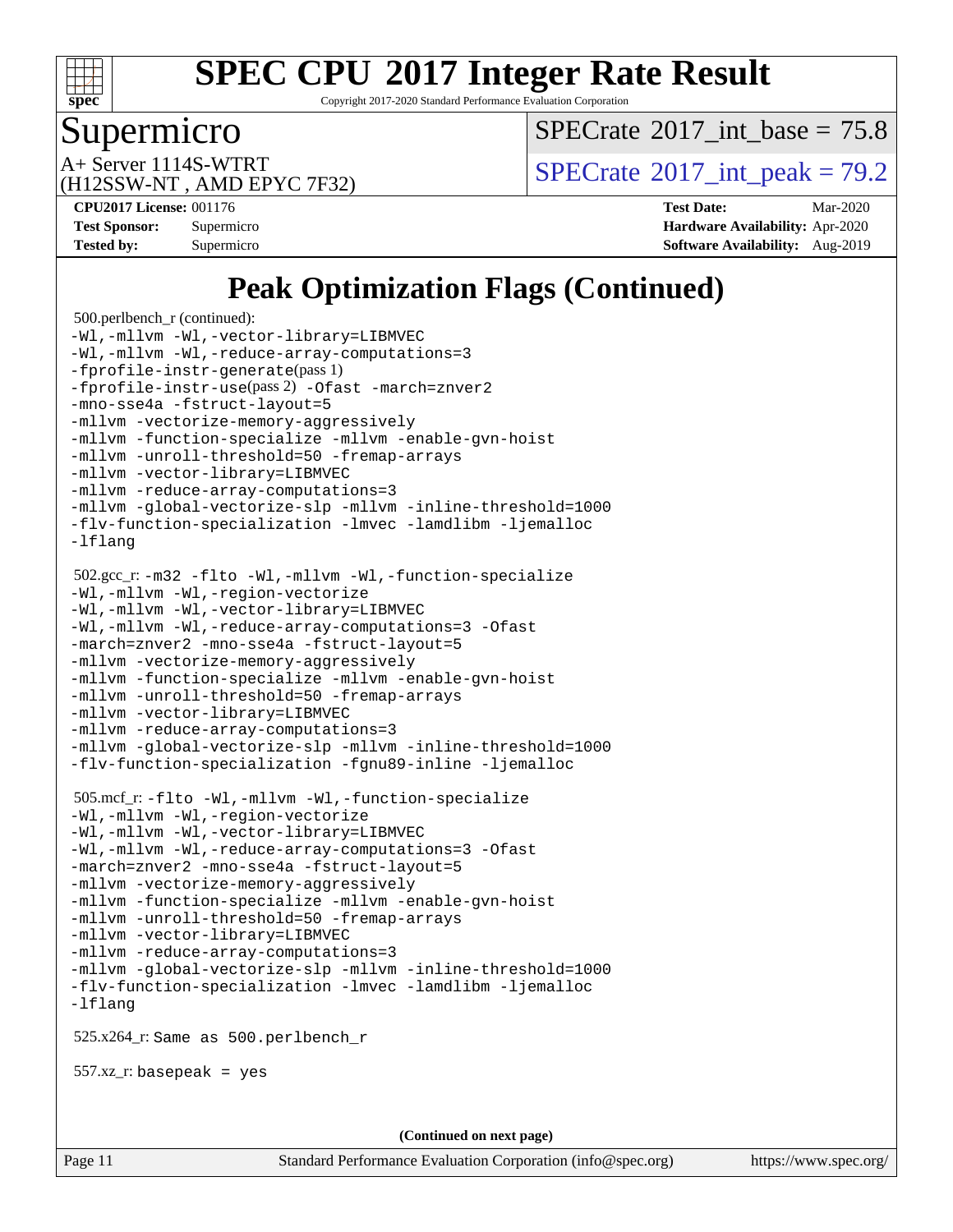

Copyright 2017-2020 Standard Performance Evaluation Corporation

### Supermicro

[SPECrate](http://www.spec.org/auto/cpu2017/Docs/result-fields.html#SPECrate2017intbase)®2017 int\_base =  $75.8$ 

(H12SSW-NT , AMD EPYC 7F32)

A+ Server 1114S-WTRT  $SPECTate$ <sup>®</sup>2017 int peak = 79.2

**[CPU2017 License:](http://www.spec.org/auto/cpu2017/Docs/result-fields.html#CPU2017License)** 001176 **[Test Date:](http://www.spec.org/auto/cpu2017/Docs/result-fields.html#TestDate)** Mar-2020 **[Test Sponsor:](http://www.spec.org/auto/cpu2017/Docs/result-fields.html#TestSponsor)** Supermicro **[Hardware Availability:](http://www.spec.org/auto/cpu2017/Docs/result-fields.html#HardwareAvailability)** Apr-2020 **[Tested by:](http://www.spec.org/auto/cpu2017/Docs/result-fields.html#Testedby)** Supermicro **[Software Availability:](http://www.spec.org/auto/cpu2017/Docs/result-fields.html#SoftwareAvailability)** Aug-2019

# **[Peak Optimization Flags \(Continued\)](http://www.spec.org/auto/cpu2017/Docs/result-fields.html#PeakOptimizationFlags)**

[C++ benchmarks:](http://www.spec.org/auto/cpu2017/Docs/result-fields.html#CXXbenchmarks)

520.omnetpp\_r: basepeak = yes

 523.xalancbmk\_r: [-m32](http://www.spec.org/cpu2017/results/res2020q2/cpu2017-20200331-21856.flags.html#user_peakCXXLD523_xalancbmk_r_F-m32) [-flto](http://www.spec.org/cpu2017/results/res2020q2/cpu2017-20200331-21856.flags.html#user_peakCXXOPTIMIZELDFLAGS523_xalancbmk_r_aocc-flto) [-Wl,-mllvm -Wl,-function-specialize](http://www.spec.org/cpu2017/results/res2020q2/cpu2017-20200331-21856.flags.html#user_peakLDFLAGS523_xalancbmk_r_F-function-specialize_7e7e661e57922243ee67c9a1251cb8910e607325179a0ce7f2884e09a6f5d4a5ef0ae4f37e8a2a11c95fc48e931f06dc2b6016f14b511fcb441e048bef1b065a) [-Wl,-mllvm -Wl,-region-vectorize](http://www.spec.org/cpu2017/results/res2020q2/cpu2017-20200331-21856.flags.html#user_peakLDFLAGS523_xalancbmk_r_F-region-vectorize_fb6c6b5aa293c88efc6c7c2b52b20755e943585b1fe8658c35afef78727fff56e1a56891413c30e36b8e2a6f9a71126986319243e80eb6110b78b288f533c52b) [-Wl,-mllvm -Wl,-vector-library=LIBMVEC](http://www.spec.org/cpu2017/results/res2020q2/cpu2017-20200331-21856.flags.html#user_peakLDFLAGS523_xalancbmk_r_F-use-vector-library_0a14b27fae317f283640384a31f7bfcc2bd4c1d0b5cfc618a3a430800c9b20217b00f61303eff223a3251b4f06ffbc9739dc5296db9d1fbb9ad24a3939d86d66) [-Wl,-mllvm -Wl,-reduce-array-computations=3](http://www.spec.org/cpu2017/results/res2020q2/cpu2017-20200331-21856.flags.html#user_peakLDFLAGS523_xalancbmk_r_F-reduce-array-computations_b882aefe7a5dda4e33149f6299762b9a720dace3e498e13756f4c04e5a19edf5315c1f3993de2e61ec41e8c206231f84e05da7040e1bb5d69ba27d10a12507e4) [-Ofast](http://www.spec.org/cpu2017/results/res2020q2/cpu2017-20200331-21856.flags.html#user_peakCXXOPTIMIZE523_xalancbmk_r_aocc-Ofast) [-march=znver2](http://www.spec.org/cpu2017/results/res2020q2/cpu2017-20200331-21856.flags.html#user_peakCXXOPTIMIZE523_xalancbmk_r_aocc-march_3e2e19cff2eeef60c5d90b059483627c9ea47eca6d66670dbd53f9185f6439e27eb5e104cf773e9e8ab18c8842ce63e461a3e948d0214bd567ef3ade411bf467) [-flv-function-specialization](http://www.spec.org/cpu2017/results/res2020q2/cpu2017-20200331-21856.flags.html#user_peakCXXOPTIMIZE523_xalancbmk_r_F-flv-function-specialization) [-mllvm -unroll-threshold=100](http://www.spec.org/cpu2017/results/res2020q2/cpu2017-20200331-21856.flags.html#user_peakCXXOPTIMIZE523_xalancbmk_r_F-unroll-threshold_2755d0c78138845d361fa1543e3a063fffa198df9b3edf0cfb856bbc88a81e1769b12ac7a550c5d35197be55360db1a3f95a8d1304df999456cabf5120c45168) [-mllvm -enable-partial-unswitch](http://www.spec.org/cpu2017/results/res2020q2/cpu2017-20200331-21856.flags.html#user_peakCXXOPTIMIZE523_xalancbmk_r_F-enable-partial-unswitch_6e1c33f981d77963b1eaf834973128a7f33ce3f8e27f54689656697a35e89dcc875281e0e6283d043e32f367dcb605ba0e307a92e830f7e326789fa6c61b35d3) [-mllvm -loop-unswitch-threshold=200000](http://www.spec.org/cpu2017/results/res2020q2/cpu2017-20200331-21856.flags.html#user_peakCXXOPTIMIZE523_xalancbmk_r_F-loop-unswitch-threshold_f9a82ae3270e55b5fbf79d0d96ee93606b73edbbe527d20b18b7bff1a3a146ad50cfc7454c5297978340ae9213029016a7d16221274d672d3f7f42ed25274e1d) [-mllvm -vector-library=LIBMVEC](http://www.spec.org/cpu2017/results/res2020q2/cpu2017-20200331-21856.flags.html#user_peakCXXOPTIMIZE523_xalancbmk_r_F-use-vector-library_e584e20b4f7ec96aa109254b65d8e01d864f3d68580371b9d93ed7c338191d4cfce20c3c864632264effc6bbe4c7c38153d02096a342ee92501c4a53204a7871) [-mllvm -inline-threshold=1000](http://www.spec.org/cpu2017/results/res2020q2/cpu2017-20200331-21856.flags.html#user_peakCXXOPTIMIZE523_xalancbmk_r_dragonegg-llvm-inline-threshold_b7832241b0a6397e4ecdbaf0eb7defdc10f885c2a282fa3240fdc99844d543fda39cf8a4a9dccf68cf19b5438ac3b455264f478df15da0f4988afa40d8243bab) [-ljemalloc](http://www.spec.org/cpu2017/results/res2020q2/cpu2017-20200331-21856.flags.html#user_peakEXTRA_LIBS523_xalancbmk_r_jemalloc-lib)

```
 531.deepsjeng_r: -flto -Wl,-mllvm -Wl,-function-specialize
-Wl,-mllvm -Wl,-region-vectorize
-Wl,-mllvm -Wl,-vector-library=LIBMVEC
-Wl,-mllvm -Wl,-reduce-array-computations=3 -Ofast
-march=znver2 -flv-function-specialization
-mllvm -unroll-threshold=100
-mllvm -enable-partial-unswitch
-mllvm -loop-unswitch-threshold=200000
-mllvm -vector-library=LIBMVEC
-mllvm -inline-threshold=1000 -lmvec -lamdlibm -ljemalloc
-lflang
```
541.leela\_r: basepeak = yes

[Fortran benchmarks](http://www.spec.org/auto/cpu2017/Docs/result-fields.html#Fortranbenchmarks):

548.exchange2\_r: basepeak = yes

### **[Peak Other Flags](http://www.spec.org/auto/cpu2017/Docs/result-fields.html#PeakOtherFlags)**

[C benchmarks](http://www.spec.org/auto/cpu2017/Docs/result-fields.html#Cbenchmarks):

502.gcc\_r: [-L/sppo/dev/cpu2017/v110/amd\\_rate\\_aocc200\\_rome\\_C\\_lib/32](http://www.spec.org/cpu2017/results/res2020q2/cpu2017-20200331-21856.flags.html#user_peakEXTRA_LIBS502_gcc_r_Link_path_a9570a09ab7984dec96953723679ba46d1cc889e68ea807206190854d2467589825e735b1949203d0133560968f4d6db4c58ee4bd595cb0557b3761d194796c7)

[C++ benchmarks:](http://www.spec.org/auto/cpu2017/Docs/result-fields.html#CXXbenchmarks)

523.xalancbmk\_r: [-L/sppo/dev/cpu2017/v110/amd\\_rate\\_aocc200\\_rome\\_C\\_lib/32](http://www.spec.org/cpu2017/results/res2020q2/cpu2017-20200331-21856.flags.html#user_peakEXTRA_LIBS523_xalancbmk_r_Link_path_a9570a09ab7984dec96953723679ba46d1cc889e68ea807206190854d2467589825e735b1949203d0133560968f4d6db4c58ee4bd595cb0557b3761d194796c7)